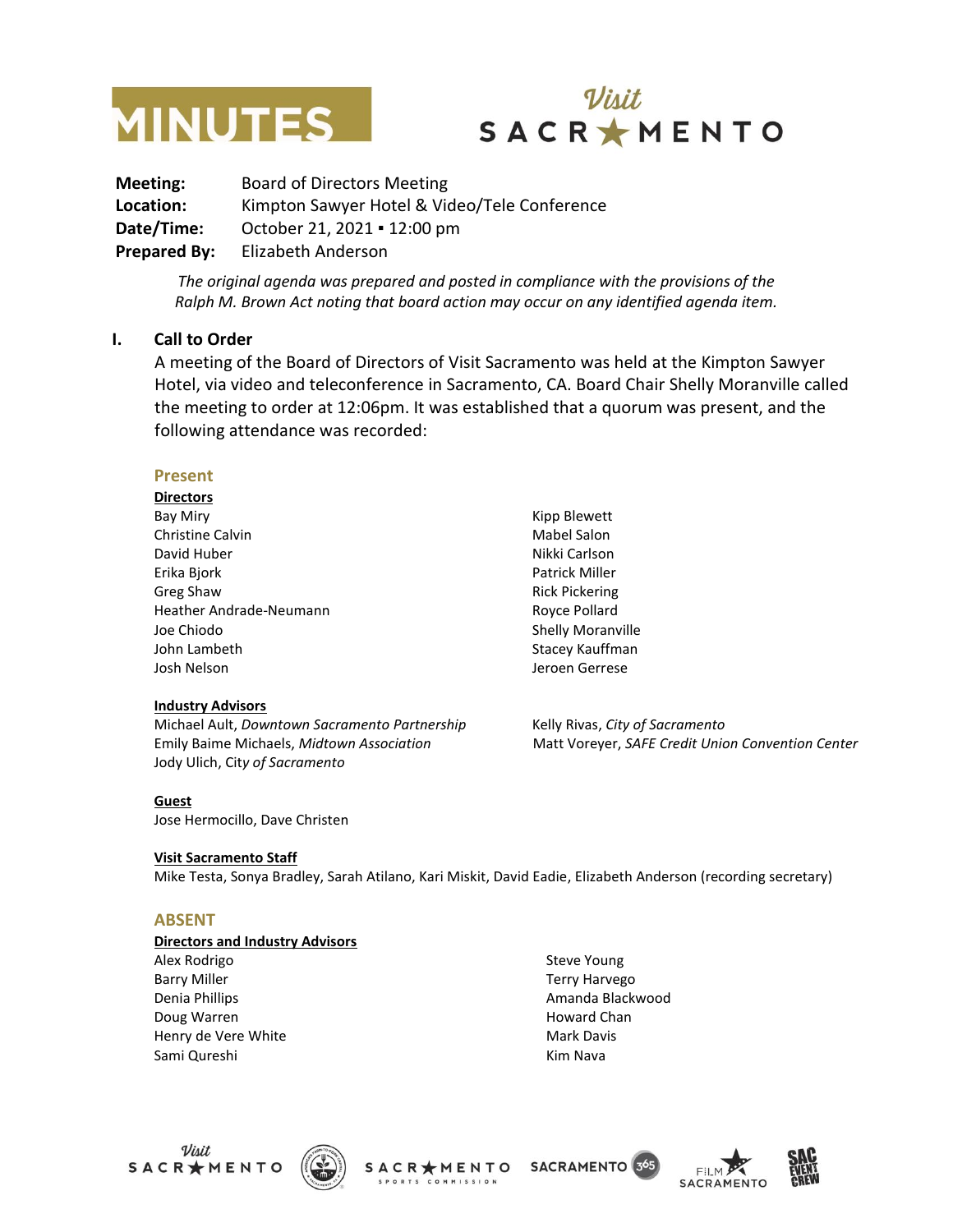Board Chair Shelly Moranville called for public comment on items not listed on the agenda; there were no matters presented.

# **III. Approval of Board Meeting Minutes:**

## A. July 15, 2021

There being no changes to the July 15, 2021, minutes, *Erika Bjork motioned to approve the minutes as presented; Heather Andrade-Neumann seconded. [Vote: Unanimous\*]*

## B. August 26, 2021

There being no changes to the August 26, 2021, minutes, *Erika Bjork motioned to approve the minutes as presented; Heather Andrade-Neumann seconded. [Vote: Unanimous\*]*

## **IV. Chair's Report**

Chair Moranville shared that it was her last board meeting as chair and thanked the group for all their hard work. Mike Testa recognized Chair Moranville for her hard work and shared that she has been incredibly supportive during the unprecedented time of 2020 and 2021. When her term in 2020 ended, the executive committee gave her a second year as chair because the pandemic halted many programs.

## **V. President's Report**

## A. Zero Bail

Testa shared that some challenges have been created with the zero-bail program that was put in place due to COVID. There were some unintended consequences and asked Michael Ault from the Downtown Sacramento Partnership to provide an update on what has been happening.

Ault shared that Downtown Sacramento Partnership; Midtown Association and the R Street Partnership have head from businesses on the unintended consequences of the zero-bail program and want to keep people held accountable for their actions with a goal of returning to the pre-pandemic bail schedule. The judges have agreed to reimplement the bail schedule and changes should be seen soon.

# B. Best Western Sutter House

Testa shared that there is a severe lack of hotel rooms in downtown and that another hotel is closing, the Best Western Sutter House. The hotel is ready to sell, and it will no longer be a hotel once sold. That deal was already done before the sale was announced. Based on our expanded convention center and current hotel inventory, Sacramento needs new hotel developers to come into the city and build hotels.

Bay Miry added that Miry development sold space on the western point of  $7<sup>th</sup>$  Street to a hotel development group pre-pandemic, and it is now under construction and will be a 179 room, eight story Marriott AC branded hotel. Testa continued that projects like the one Miry mentioned are important to making our city better and helping it grow. Erika Bjork asked if the Vagabond is still a shelter, and it was confirmed that it is still part of the Project Roomkey program which is expected to conclude in November. The group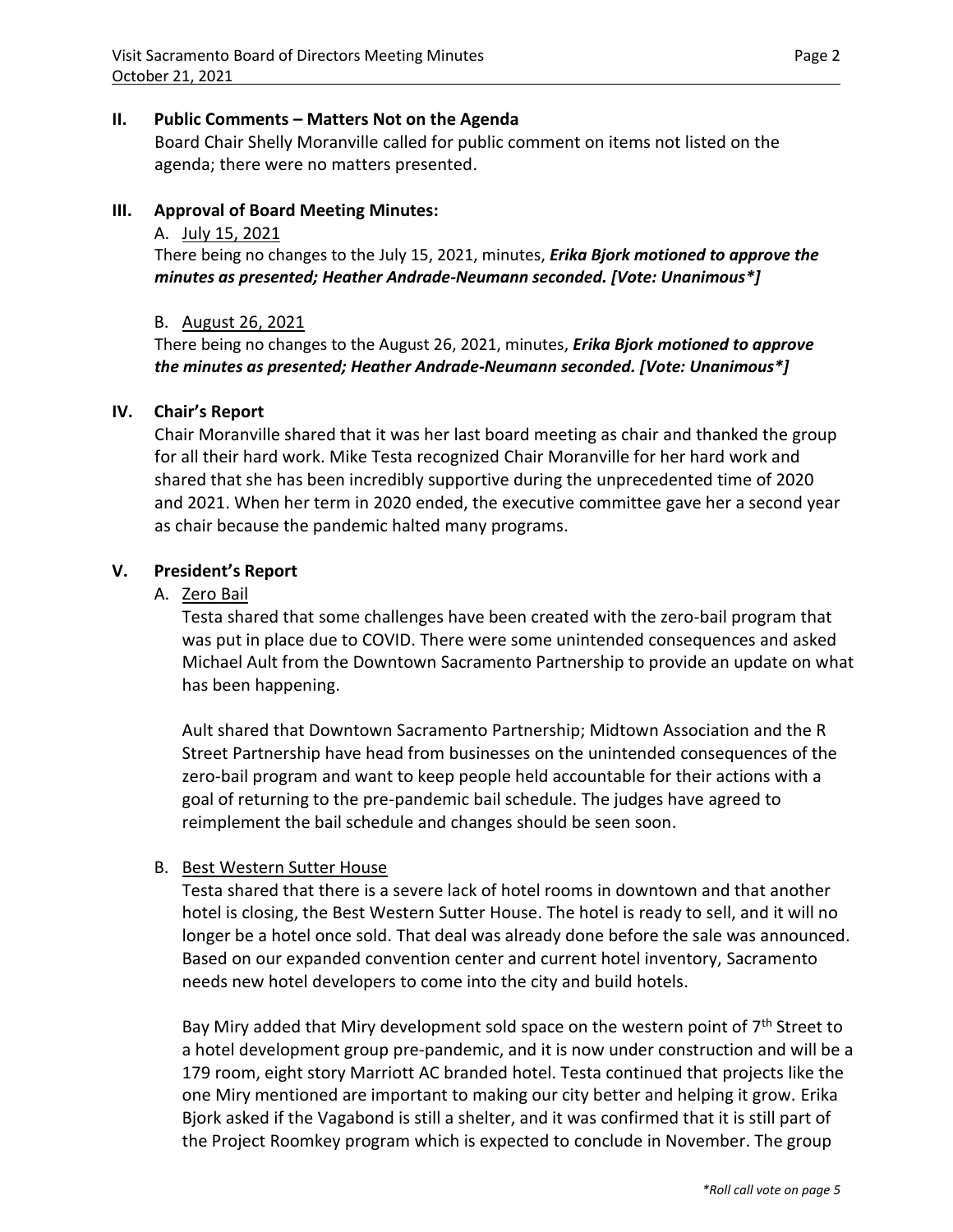closed the topic by discussing what barriers there are to getting more hotels in Sacramento.

C. Farm-to-Fork Events Recap

Testa shared that the events went very well, despite the pandemic, and there was significant marketing done in the Bay Area to drive out of town visitors. Hotels saw a healthy occupancy in the month of September and the F2F events added to that success.

D. Aftershock

Testa continued that the Aftershock Festival was successful with their first four-day long event and had 25,000 attendees on Thursday, with 40,000 attendees, daily, Friday – Sunday. Compression was felt through the hotels in the Sacramento region. There were 150,00 attendees, 655 of which came from outside the market.

E. Ironman

Dave Eadie shared that this weekend is the inaugural Sacramento Ironman competition. This will be the first of three years as the event was supposed to begin in 2020 but was postponed, it was also shared that Ironman books events on three-year life cycles as they feel it is good to review the partnerships every three years. Eadie introduce Ironman's Regional Director Dave Christen to speak about the event.

Christen shared that working with Visit Sacramento has been a great experience and they operate very well as a team. The event is 140.6 miles long and will include a swim, bike, and run. Average household income for participants is \$207,000. There is also data that people have relocated their businesses after Ironman competitions. The participants stay an average of four days with upwards of seven spectators with them. The estimated number of participants is 2,600.

Christen continued that in most cities they average 600 volunteers for the event and Sacramento has over 1,900 volunteers. They have never seen this type of response anywhere else in the world and it showcases that the community knows how to host visitors. Christen added that the Sutter Health Park in West Sacramento will be an integral part of the race as the transition area and opening night party facility. The event will be broadcasted globally on the Facebook Watch platform and is expected to have 4.5-6.5 million viewers throughout the weekend. Ault asked if any other platforms were broadcasting the event and it was clarified that it is exclusively on Facebook Watch, but a TV element is expected in the coming years.

John Lambeth asked Christen what Sacramento has done well and if they faced any challenges. Christen shared that the Visit Sacramento team is great at looking down the road and anticipating issues.

# F. Into the Lion's Den

Eadie shared that Halloween weekend Sacramento will be home to a new cycling criterium event called "Into the Lion's Den". It is an amateur and professional event. The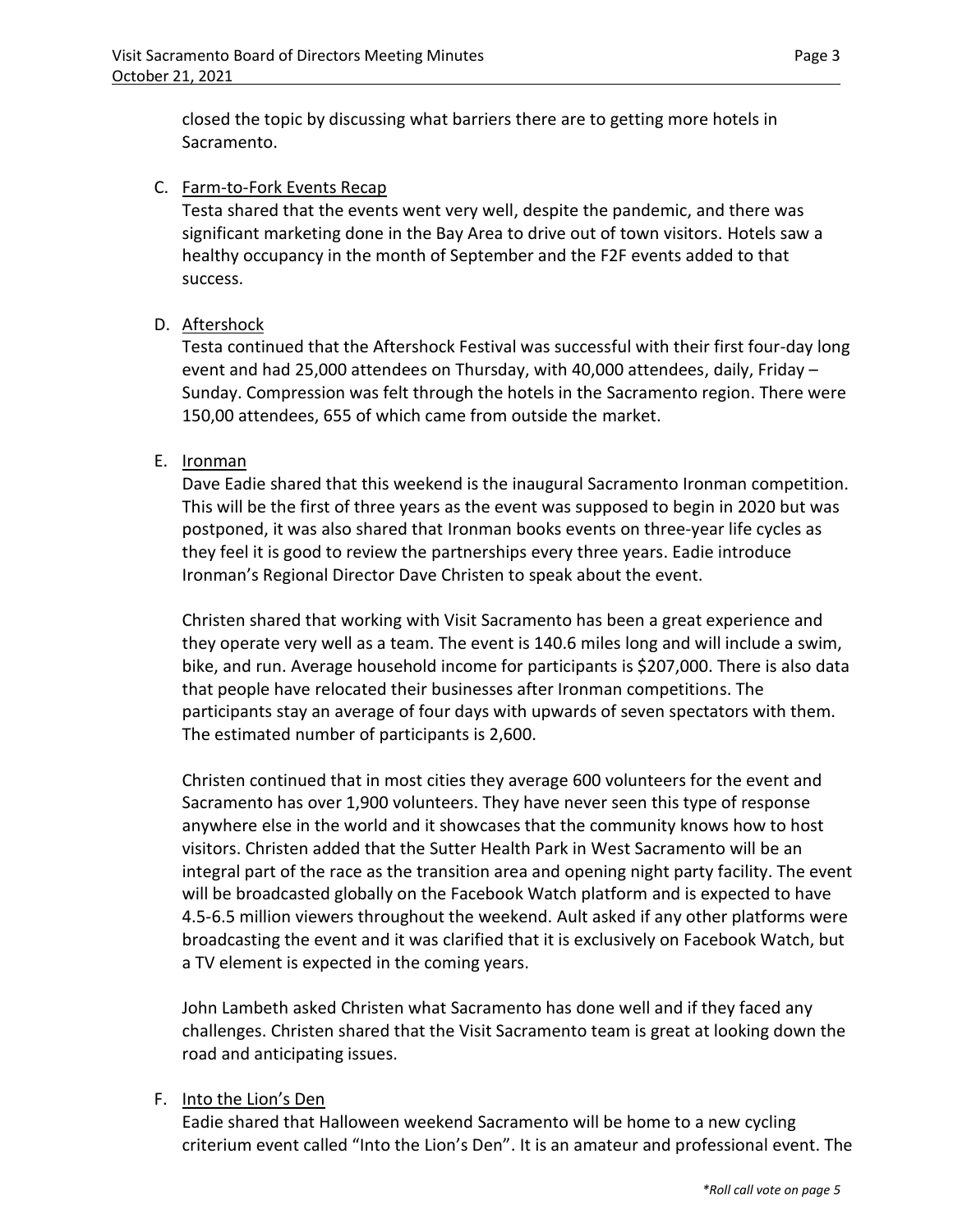team is working on turning this into an annual event for the future. Ten days after this the NCAA will be intown with a division one cross country regional championship.

Testa added that by design all these events are outdoors for the safety of those participating. There are still events happening at the Convention Center, but sports focused on as many outdoor events as possible in 2021.

# G. Leisure Campaign Update

Kari Miskit discussed the marketing efforts for the festival and that it was the largest marketing buy that Visit Sacramento has ever done for the festival. The Visit Sacramento YouTube representative shared that the 30 second ad had 68% of viewers watching after the "Skip Ad" button appeared and 70% watched the full ad.

Miskit continued that the team is working closely with Position Interactive on future marketing campaigns, and there is a holiday campaign sponsored by SMUD that will be coming out to drive in-market visits during the holiday season.

H. Annual Audit

Testa shared that it is audit season, and the accounting department is working with the auditors on what they need. The report will be presented at the January board meeting.

## I. DEI Advisory Committee

Sonya Bradley shared that she has been working on forming the first diversity, equity and inclusion advisory committee and it will be the umbrella committee for all Visit Sacramento programs. Currently, there is an LGBTQ advisory group that has been working with Visit Sacramento for many months. The goal is to keep us accountable. A couple of the committee members will be Larry Lee, Councilmember Mai Vang, Cathy Rodriguez from the Hispanic Chamber of Commerce, and representatives from the arts group. Bradley continued that she has also been working with Alisha Anderson who is an expert in the accessibility area and has also done a TED talk. Bradley wants to talk with members of the board on what their organizations are doing we well.

Bradley concluded by sharing that the Colour of Music Festival press release and invitation were in everyone's packets and encouraged the board to support the event by purchasing tickets.

# J. Board Retreat

Testa shared that the retreat is local this year and will be one day. It will be held on December 2, 2021, at the SAFE Credit Union Convention Center. The team will have presenters coming from Position Interactive and Huddle Up Group as well as Ann Ranson who has been working with the leadership team on the three-year business plan.

## **VI. Staff Reports**

None at this time, the staff reports will be sent prior to the October meeting.